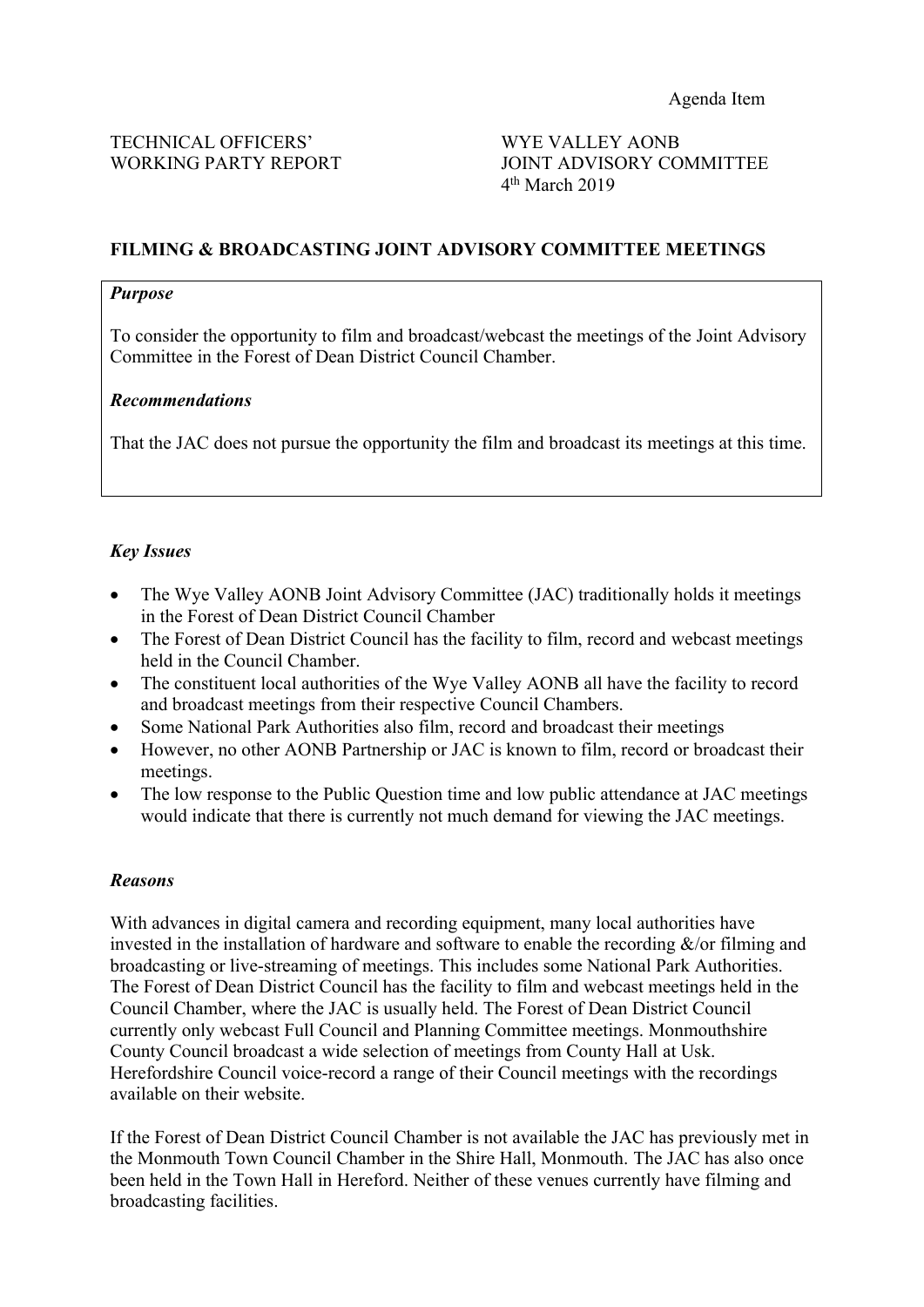#### *Implications*

A brief survey of AONBs was conducted to determine whether any other AONB Partnerships or Joint Advisory Committees record or broadcast their meetings. Of the lead officers that responded on behalf of 12 AONB Partnerships, none of them currently film or broadcast their meetings, for a variety of reasons. Below are a selection of the comments received and reasons given.

"For many years we have rotated JAC meetings around community venues (village halls/institutes etc.) in each district/borough. These venues have very variable (if any) ICT capabilities. We would probably need to move to local authority council chambers, committee rooms etc. to be able to do it. These are often located some distance from the AONB in urban centres, so any move in that direction would take the JAC away from the heart of the matter."

"We wouldn't do this – who would watch it? We move meetings around to some places where the IT is not great."

"Whilst our JAC meetings are occasionally held in other locations most of them take place in the same council chamber so I'm sure we could do this. In the interests of transparency I doubt any one would object. But no one in our JAC has ever asked that we do this"

"Whilst we don't have any plans to film or live stream our Partnership meetings we have with the Partnership's consent for the last 12 months recorded audio of meetings onto mp3. This has been used to aid accurate minute taking and has not been undertaken with the intention of making the recordings publicly available. Our data retention policy means these are deleted after 6 months. ICT at various venues is variable and would prevent live streaming. Emphasis instead has been placed on welcoming groups and members of the public as observers of meetings in our Parishes."

"We move the JAC meetings around the AONB, the location of the meeting is chosen to showcase an issue or project through a morning walk/ site visit followed by a formal meeting in the afternoon – this means that the venues do not have broadcast facilities."

"Not felt the need - no one has asked - we used to post minutes on websites but download data demonstrated little demand"

"We have had the opportunity to record and broadcast in the past but did not progress, for two principle reasons;

1. The venue of meetings does change and the facility is not always available 2. Currently we have very open, robust and frank discussions at our board meetings. I am not sure that the quality of these discussions would be maintained if meetings were broadcast."

"we don't do this, if we did I suspect rather than live transmission we would put it on the website as a video clip and promote through social media links. This would give the opportunity to those who can't attend to see what was discussed. I wouldn't anticipate a very large audience at all but we send the papers (which are sometimes large files) to over 100 organisations and people and they are not asking to come off the mailing list so I guess the papers are read by some!"

"We do not have the facilities at our regular venues, like others we commonly use village hall locations for our JAC gatherings and tend to move locations. At the moment we